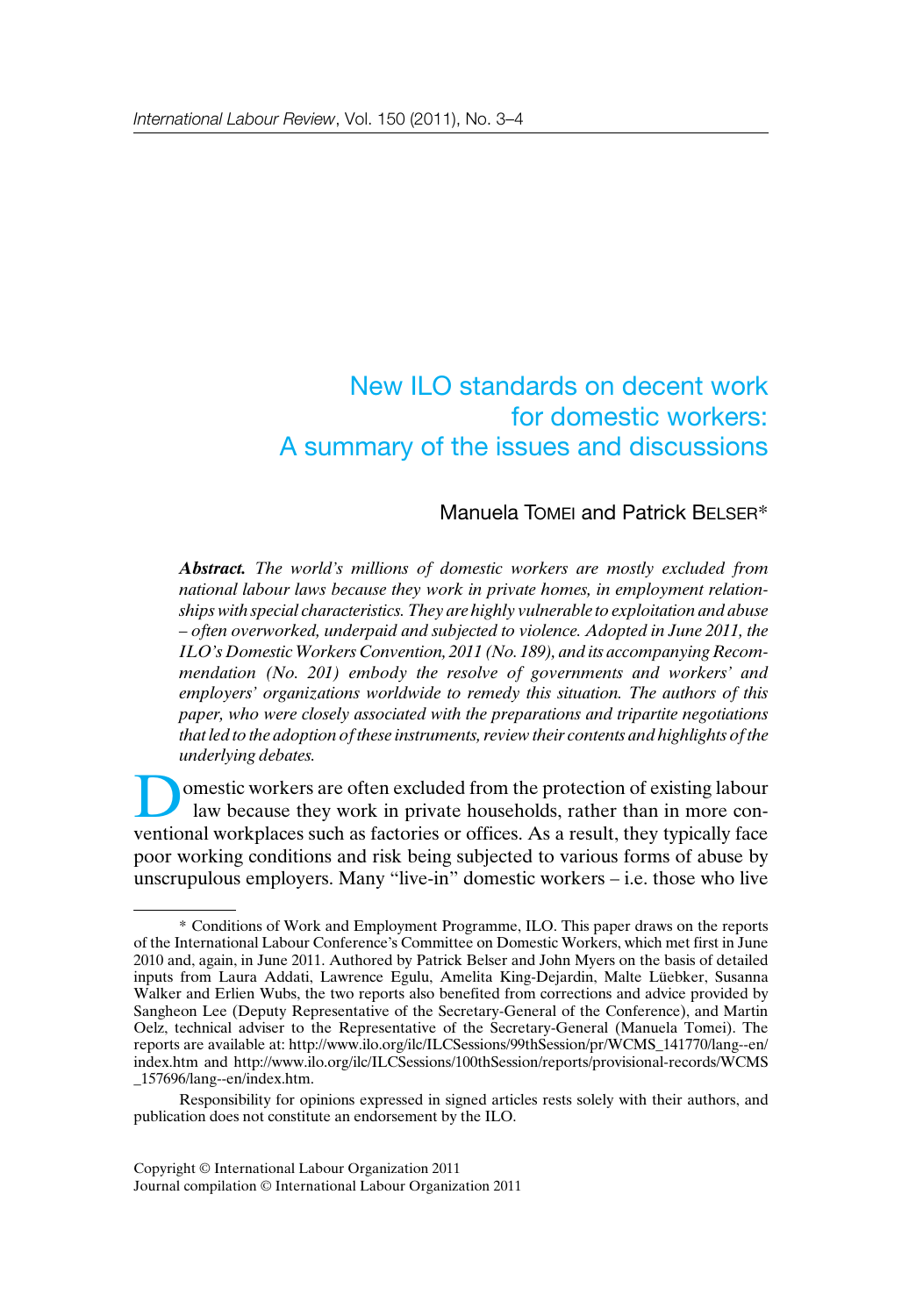with their employer – suffer from excruciatingly long hours of work, insufficient rest, and poverty wages. Conversely, part-time domestic workers – who work for multiple employers or households, devoting a few hours per week to each – may suffer from underemployment with erratic hours of work, long commutes, and meagre and unstable earnings. Migrant domestic workers are particularly fearful of unscrupulous private employment agencies, some of which charge exorbitant fees that can lead to debt bondage and forced labour, and sometimes to confusion as to who the real employer is. The confiscation of domestic workers' identity papers by employers has also been reported.

In addition to decent treatment, pay and hours of work, domestic workers are asking for better social security coverage so that they can benefit – to the same extent as other workers – from existing pensions schemes, unemployment benefits, or provisions for maternity leave.

In June 2011, at its 100th International Labour Conference, the ILO adopted a landmark Convention, supplemented by a Recommendation, to protect the rights of domestic workers.1 This breakthrough represents the culmination of years of debate since a meeting of experts was first held in the ILO in 1951. It also marks the extension of ILO standards into a largely unregulated and unprotected sector of the economy, in which female workers prevail. According to recent ILO estimates, there are 43.6 million female domestic workers worldwide, accounting for some 83 per cent of global domestic employment.2 The ILO started addressing the challenges associated with the growth of highly feminized, precarious and lowpaid employment in the mid-1990s, with the adoption of the Part-Time Work Convention, 1994 (No. 175), and the Home Work Convention, 1996 (No. 177). But the Organization's Decent Work Agenda, with its focus on decent work for all workers, has given further impetus to these concerns in recent years.

The Domestic Workers Convention, 2011 (No. 189), is a legally binding international treaty open to ratification by member States, while its accompanying Recommendation (No. 201) is a non-binding instrument which complements the Convention with more detailed guidance on its implementation. Both are based on the key principles that domestic workers deserve protection and rights that are no less favourable than those enjoyed by other workers (Articles 6, 10 and 14) and that effective measures must be taken to ensure they enjoy these rights, including protection against abuse, harassment and violence (Article 5). The purpose of these provisions is to contribute progressively to the elimination of the exploitation of domestic workers and of discrimination against them.

Both instruments recognize that the delivery of decent work to domestic workers calls for action at different governance levels, involving very different

<sup>&</sup>lt;sup>1</sup> The full texts of the Domestic Workers Convention, 2011 (No. 189), and the Domestic Workers Recommendation, 2011 (No. 201), are reproduced in the "Documents and communications" section of this issue of the *International Labour Review* (see below).

<sup>2</sup> See Yamila Simonovsky and Malte Luebker: *Domestic Work Policy Brief, No. 4: Global and regional estimates on domestic workers*, Geneva, ILO, 2011, available at: http://www.ilo.org/ wcmsp5/groups/public/---ed\_protect/---protrav/---travail/documents/publication/wcms\_155951.pdf [accessed 30 September 2011].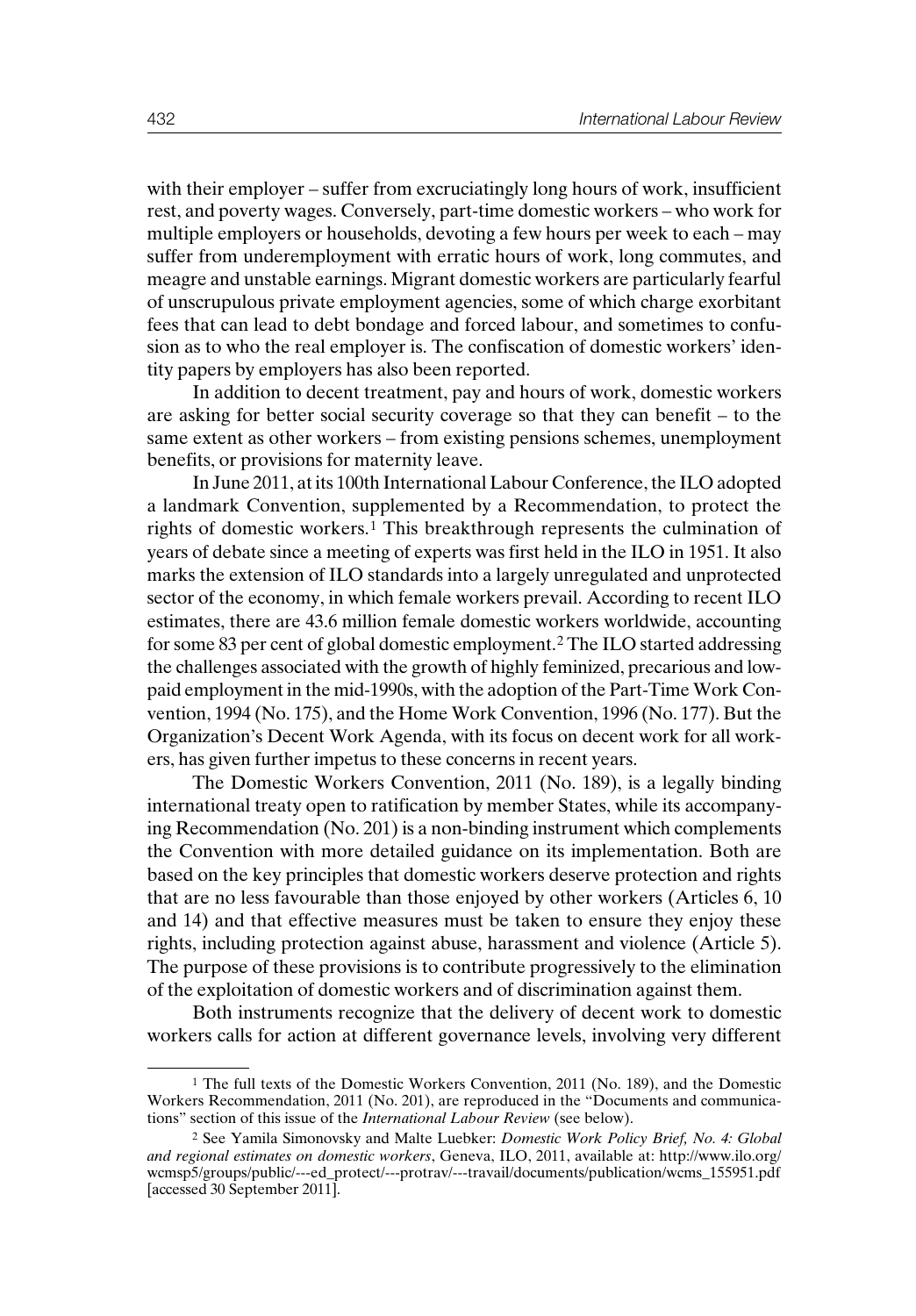institutions. Indeed, domestic work embodies both local and global dimensions: while it is performed by isolated workers in private homes, it also involves millions of women across the world who migrate to other countries, leaving their families behind in order to perform housekeeping duties for others and take care of their children or elderly. Accordingly, the new ILO instruments provide for a combination of measures ranging from bilateral agreements – against abuses by transnational employment agencies in both sending and recipient countries – to the establishment of safe houses for domestic workers who are victims of abuse by national governments.

While building upon the provisions of the Convention, the Recommendation also addresses issues not covered by the Convention, such as work–family reconciliation or skill-enhancement programmes for domestic workers. Although the Recommendation is thus meant to be read in conjunction with the Convention, the main focus of this paper will remain on the latter.

#### A Convention supplemented by a Recommendation

While the Governments and workers' and employers' organizations represented at the International Labour Conference (ILC) ultimately reached consensus on adopting both a Convention and a Recommendation, this decision was taken only after protracted negotiations. At the beginning of the first discussion at the ILC's 99th Session in 2010, the Employers' group was opposed to the adoption of a Convention on the grounds that several existing ILO standards were already applicable to domestic workers, arguing that a Recommendation would be sufficient to provide guidance on how those standards could be applied to them. The Workers' group, by contrast, considered that domestic workers were poorly protected by existing standards and that a Convention was necessary to address this "historic oversight". This divergence of views rapidly forced a vote in the Committee, which revealed that almost 80 per cent of the Governments represented in the room at the time supported the adoption of a Convention *and* a Recommendation.3

From the outset of the second discussion, in 2011, the Employers' group made it clear that they continued to prefer a Recommendation, but would accept the preference of the majority in a spirit of realism and pragmatism. All sides then recognized that the final text of the Convention must provide concrete protection to domestic workers, but be flexible enough to allow for its ratification by a large number of member States. Views, however, diverged on the specific content of the proposed Convention.

#### Definitions and scope

One question that gave rise to a difficult and lengthy debate was the definition of domestic work. The Employers' group initially sought to restrict it to "work regularly performed in or for a household within an employment relationship in

<sup>3</sup> Details of the vote are provided in the first report of the Committee on Domestic Workers, available at: http://www.ilo.org/ilc/ILCSessions/99thSession/pr/WCMS\_141770/lang--en/index.htm [accessed 30 September 2011].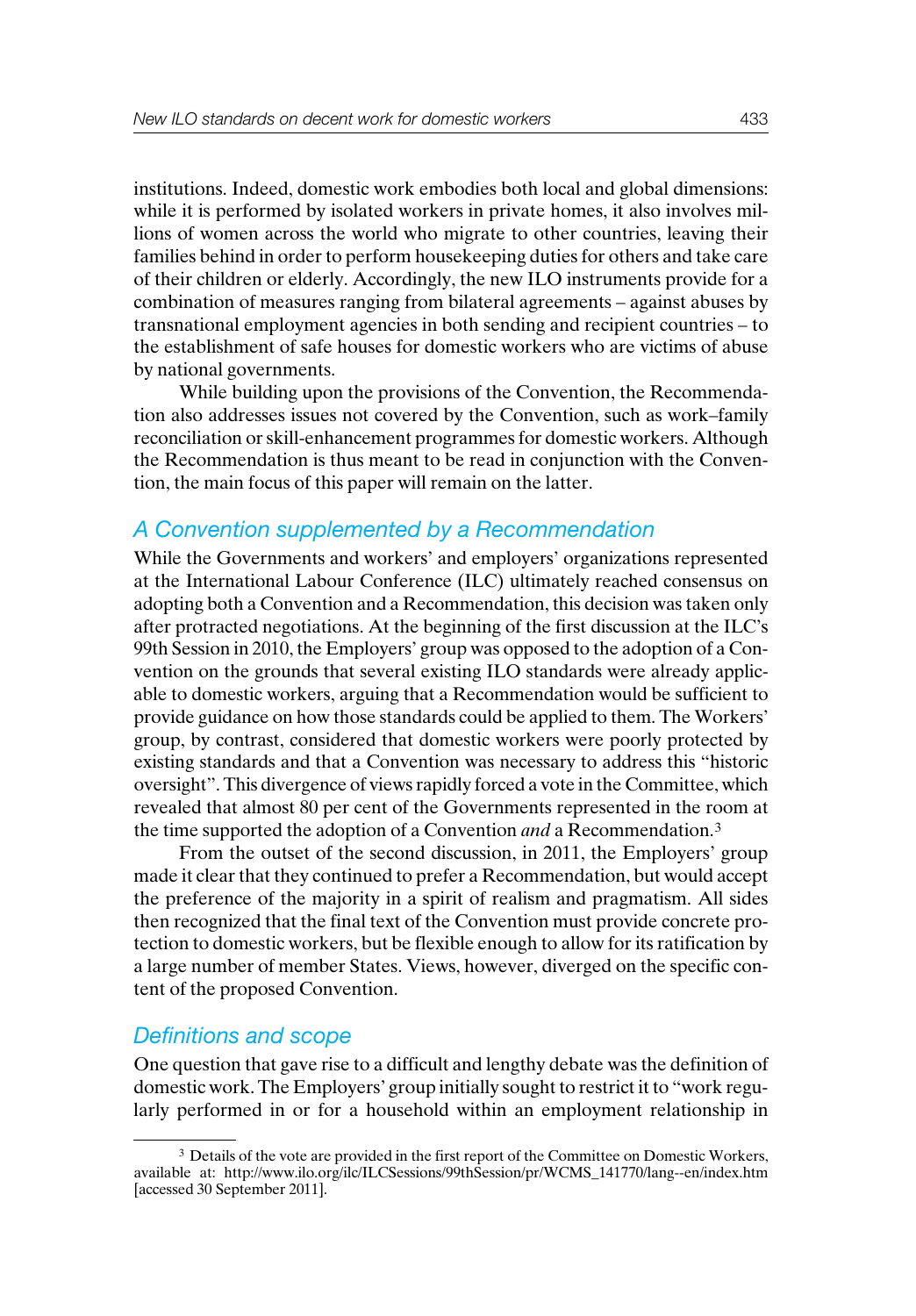which the employer is the householder". The Workers' group found this definition too restrictive, however, as it would exclude the millions who are employed by employment agencies or other third parties. Most Governments sided with the Workers, but insisted that the Convention should not apply to people who work only occasionally or sporadically, such as babysitters or student au pairs, who rely on such work for pocket money rather than "on an occupational basis". The wording that was ultimately agreed now appears in Article 1. It is worth noting that this identifies domestic workers by their place of work – i.e. in or for one or several households – and not by their type of work. For example, cleaners working for hotels and guesthouses may do the same kind of work as domestic workers, but they are excluded from the definition.

Related issues that also elicited lively debate were the scope of the Convention and whether or not exclusions of particular categories of domestic workers were admissible. The workers' representatives insisted that any such exclusion be ruled out lest it should undermine the basic purpose of the proposed international labour standards – namely, to close the gaps in the legal protection extended to domestic workers. The Nordic countries, however, felt equally strongly about the need to exclude from the scope of the Convention some categories of domestic workers already enjoying equivalent or stronger protection under national law or collective agreements, such as municipal employees providing care services to patients in their homes. The employers' organizations and many other governments endorsed this view, as now reflected in the wording of Article 2, paragraph 2. Exclusions are also permissible for limited categories of workers posing "special problems of a substantial nature" (in respect of the application of the Convention). It is worth stressing, however, that in either case, exclusions can be made only after consultation with the most representative employers' and workers' organizations. The purpose of this condition is to prevent arbitrary decisions as to who enjoys protection under the Convention.

## Fundamental rights and the right to information

The ILC proceedings generally reflected little controversy over the need for better protection of the human rights of domestic workers and promotion of the ILO's fundamental principles and rights at work, namely freedom of association and collective bargaining, the elimination of forced labour, the abolition of child labour, and the elimination of discrimination in employment and occupation (Article 3). There was also broad consensus on the need to ensure that the provisions of the Minimum Age Convention, 1973 (No. 138), and the Worst Forms of Child Labour Convention, 1999 (No. 182), apply to domestic work, and that young domestic workers above the minimum age of employment fully benefit from their right to education and vocational training (Article 4).

More intensely debated, however, was the extent to which there should be specific requirements as to the type of information that must be provided to domestic workers before they enter an employment relationship. While the employers' organizations and a minority of governments considered that the word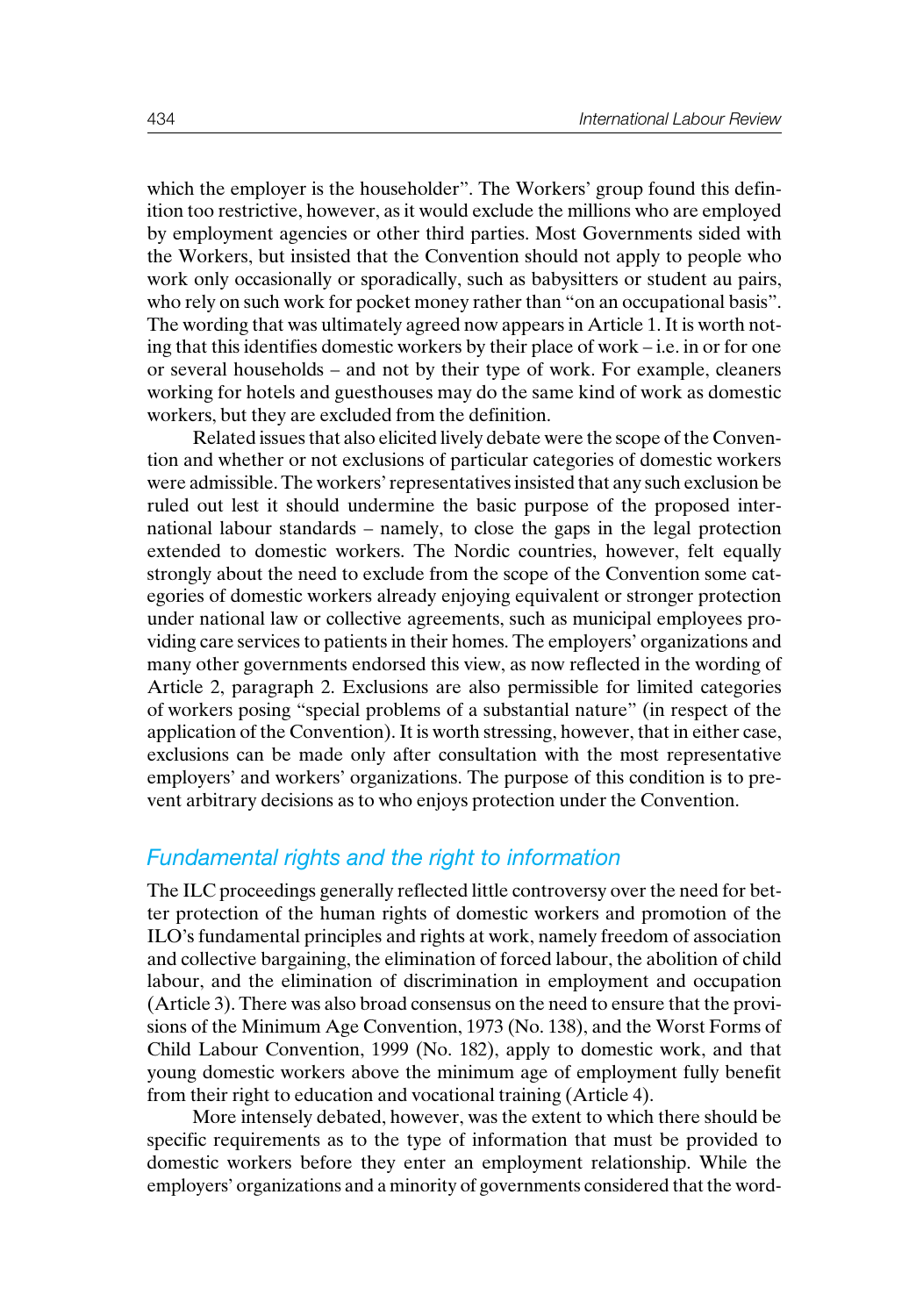ing of the Convention on this point should remain sufficiently general to facilitate ratification, the workers' organizations and a majority of governments insisted on the need to be specific about information on terms and conditions of employment, which should be communicated to domestic workers in a "verifiable and easily understandable" way. This issue, they argued, was crucial because poor information was a key factor of domestic workers' vulnerability, especially in the case of migrant workers. So it was ultimately agreed that member States would be required to take such measures as would ensure that domestic workers were informed about the name and address of the employer, the place of work, the type of work to be performed, their wages, normal hours of work, paid annual leave, daily and weekly rest periods, the duration of the employment, the period of probation, and the terms and conditions of termination and repatriation if applicable (Article 7). For migrant domestic workers recruited in one country for employment in another, this information should be provided before they cross national borders on their way to work (Article 8).

## Conditions of work and employment

Excessive hours of work and round-the-clock availability are often the lot of livein domestic workers, especially those employed to look after children, the elderly or handicapped members of the family. Yet, working time and remuneration lie at the heart of the employment relationship, and their regulation is crucial to the recognition of domestic workers as employees in a position of dependency and subordination relative to their employers. Across the world, however, domestic workers are typically either excluded from the scope of national laws on working time or provided with less favourable treatment than other categories of workers. Hence the lively and prolonged debates that took place on these issues at the ILC, both in 2010 and in 2011.

The main issue of contention centred on the alleged difficulty – both conceptual and practical – of measuring the hours actually worked by domestic workers, owing to the varying intensity of domestic work in the course of the day, the unpredictability of domestic workers' work schedules due to the volatility of households' needs, and the impracticability of keeping track of hours worked. The Committee eventually agreed that, in respect of "normal hours of work, overtime compensation, periods of daily and weekly rest and paid annual leave", member States must take measures aimed at ensuring equal treatment between domestic workers and other workers, "taking into account the special characteristics of domestic work" (Article 10, paragraph 1).

While the principle of affording domestic workers a weekly rest of at least 24 consecutive hours enjoyed broad agreement, controversy arose as to whether such rest was to be taken "in every seven-day period" or "per every seven-day period". A large number of governments and the workers' organizations favoured the former formulation, while some governments, mainly from the European Union, preferred the latter, arguing that the expression "per every sevenday period" allowed for some flexibility as it would permit domestic workers to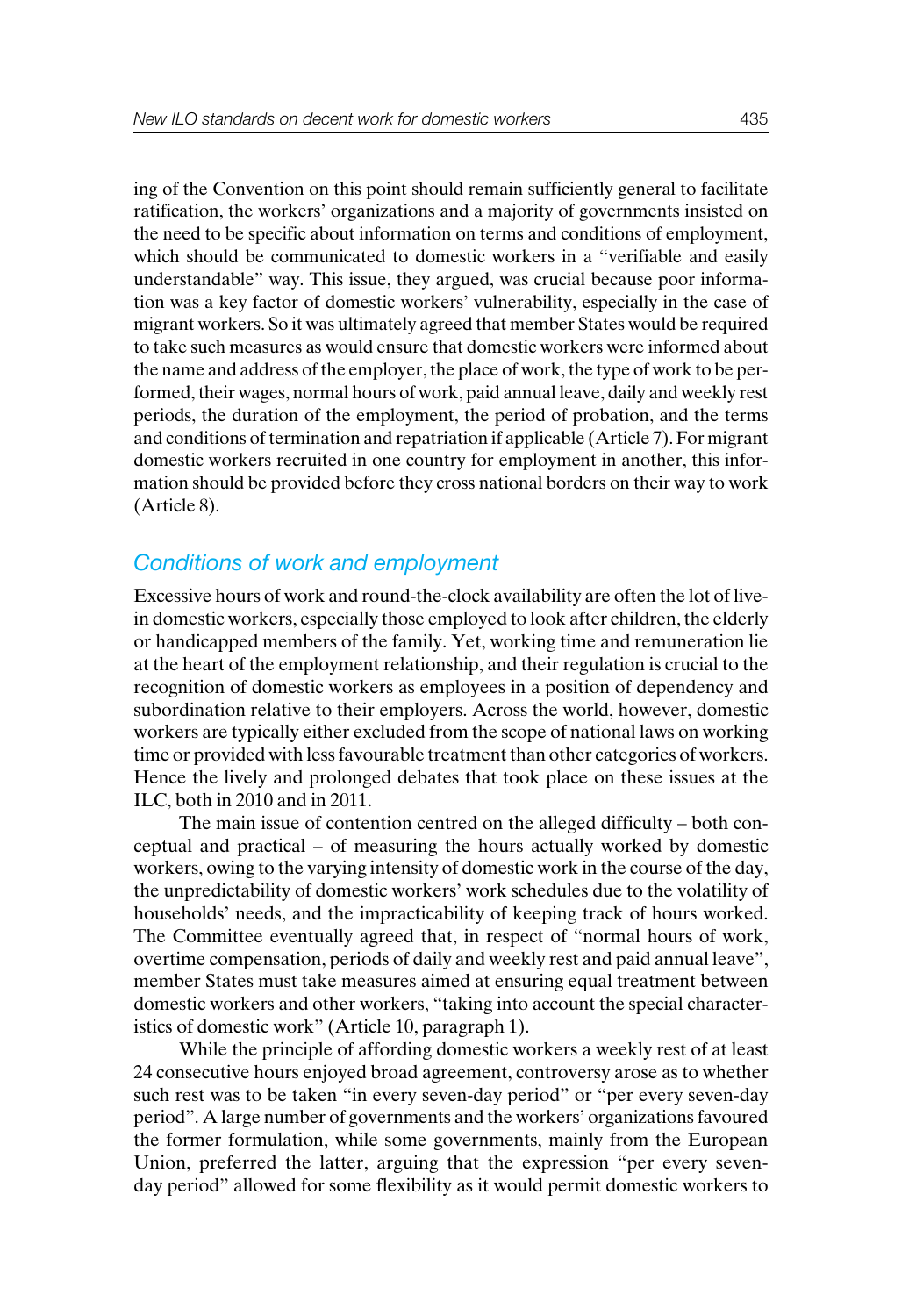accumulate weekly rest periods, say, over 14 days. Similar arrangements, they pointed out, were already provided for in the national law of a number of European countries, and failure to permit them under the Convention would prove a serious obstacle to its ratification. The compromise wording that was finally adopted resolved the impasse by entitling domestic workers to a weekly rest of at least 24 consecutive hours, without specifying the period within which such rest was to be taken (Article 10, paragraph 2).

Another controversial issue related to working time was the wording of the provision concerning stand-by duty, which compelled several employer and government representatives either to vote against the Convention or to abstain from voting in the ILC plenary.4 This provision, now Article 10, paragraph 3, leaves it up to national laws or regulations or collective agreements to determine "the extent" to which stand-by hours – "periods during which domestic workers are not free to dispose of their time as they please and remain at the disposal of the household in order to respond to possible calls" – are to be regarded as hours of work. The same goes for the form and amount of compensation due for stand-by duty.

Another provision which generated considerable debate was the one concerned with the safety and health of domestic workers. Across the world, domestic workers are often excluded from the scope of occupational safety and health legislation – an exclusion that mirrors the perception that a private home is not a workplace. While there was broad tripartite agreement that domestic workers, like any other workers, were entitled to a healthy and safe working environment, views diverged on how to put such protection into effect. A majority of governments and the employers' organizations considered it impossible to ensure equality of treatment between domestic workers and workers subject to general labour law. They argued that private homes were typically designed to accommodate families, not to conform to occupational safety and health standards, and that the priorities of household members might come into conflict with those of domestic workers (who may aspire to greater functionality and safety, over which household members may prioritize their autonomy and privacy). A majority therefore demanded flexibility in the choice of occupational safety and health measures, calling for due consideration to be given to the specific circumstances of domestic work and some scope for progressive implementation. The wording that was finally adopted reflects this stance (Article 13).

#### Private employment agencies

Private employment agencies are important players in the labour market for domestic workers. They may act as intermediaries to facilitate the matching of demand and supply within and/or between countries, or they may employ workers

<sup>4</sup> For a detailed record of the final vote, see ILO: *Provisional Record No. 30*, International Labour Conference, 100th Session, Geneva, 2011, available at: http://www.ilo.org/ilc/ILCSessions/ 100thSession/reports/provisional-records/WCMS\_158275/lang--en/index.htm.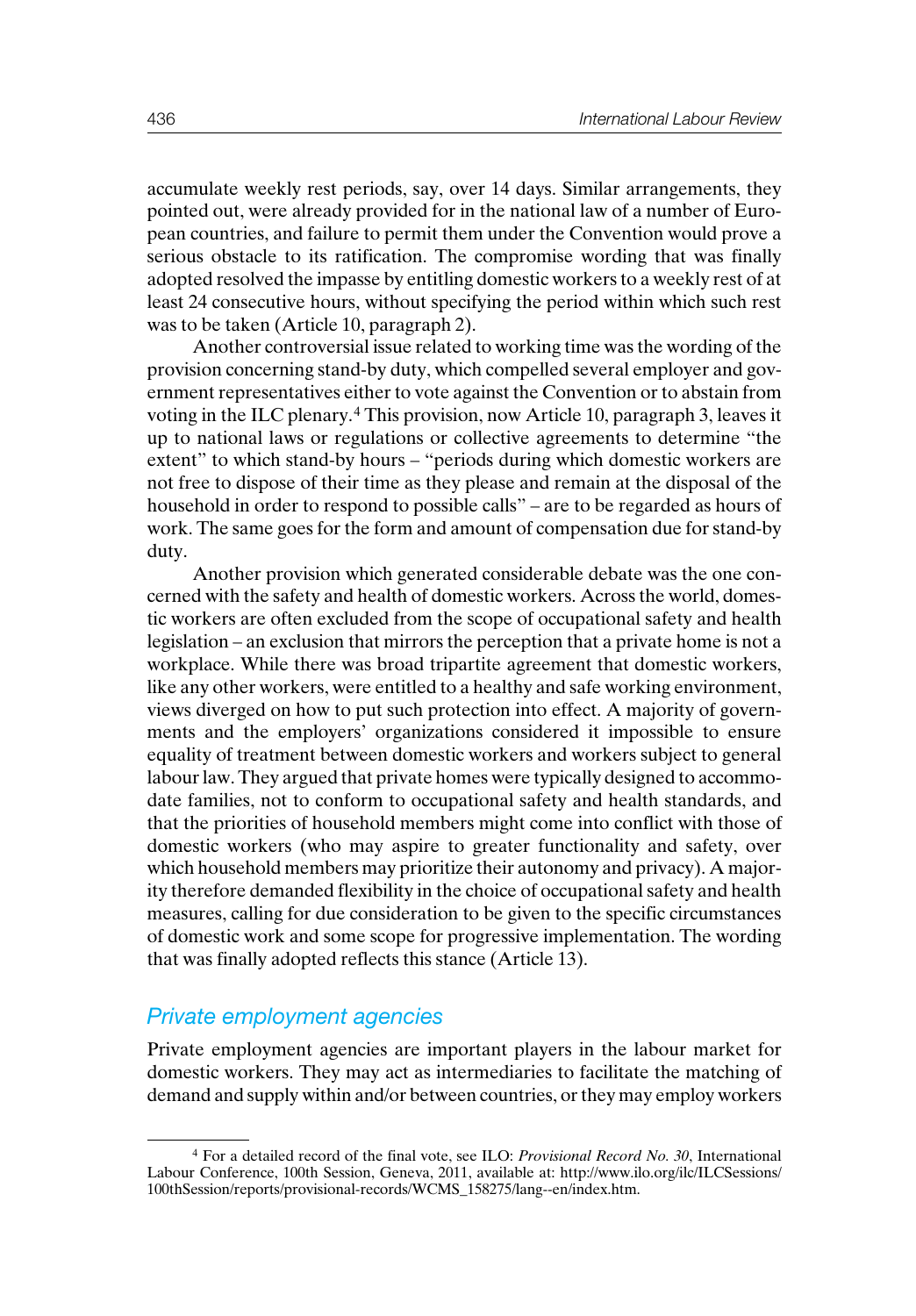directly and make them available to private households that solicit their services as end-users. If properly governed, these agencies can help "professionalize" the sector and thereby ensure better-quality services, prevent abusive labour practices and ensure compliance with the law. The available evidence shows, however, that unscrupulous private agencies, especially those dealing with migrant domestic labour, may engage in fraudulent practices that result in the serious mistreatment of domestic workers, sometimes forcing them into bonded labour. Despite tripartite agreement on the need to prevent and sanction these egregious practices generally, views diverged as to whether the proposed new standards on domestic work should address this issue at all and, if so, whether the Recommendation would not be better suited to this purpose than the Convention. Ancillary questions concerned the appropriate degree of detail to be introduced in any new provision on this matter in view of the diversity of applicable legal regimes across the world; and the need to ensure consistency with the thrust and content of the Private Employment Agencies Convention, 1997 (No. 181).

The employers' organizations, in particular, were concerned that the inclusion of an article aimed at protecting domestic workers from abusive practices by private employment agencies could entail the risk of "demonizing" such agencies, while also creating a disincentive for member States to ratify Convention No. 181. After a protracted debate, the Committee managed to agree upon fairly elaborate wording which establishes inter alia: (a) that member States must provide adequate machinery and procedures for the investigation of complaints by domestic workers; (b) that private employment agencies must not deduct their fees from the remuneration due to domestic workers; and (c) that the protection of domestic workers from abuses must be ensured – if necessary in cooperation with other member States – by the adoption of laws or regulations specifying the respective obligations of the agency and the household, and providing for penalties (Article 15).

## Monitoring and inspection

Working for pay in someone else's private home raises a number of challenges regarding the enforcement of labour law. Domestic work imposes restrictions on the privacy of both the employer and the worker, especially when the latter lives in the employer's household. In the absence of clear safeguards, the freedom of these workers may indeed be severely constrained (e.g. isolation from friends and relatives, especially for live-in workers, with negative implications for their health and safety). From the employer's viewpoint, the right to privacy of household members may conflict with workers' rights when inspection visits are required to verify compliance with labour laws. The inviolability of the privacy of the home is a principle enshrined in the Constitutions of many countries, and some have enacted legislation that explicitly forbids labour inspection in private homes as they are not regarded as workplaces. After much debate, the Committee succeeded in striking a balance between workers' right to protection and the right to privacy of household members by stipulating that, subject to national